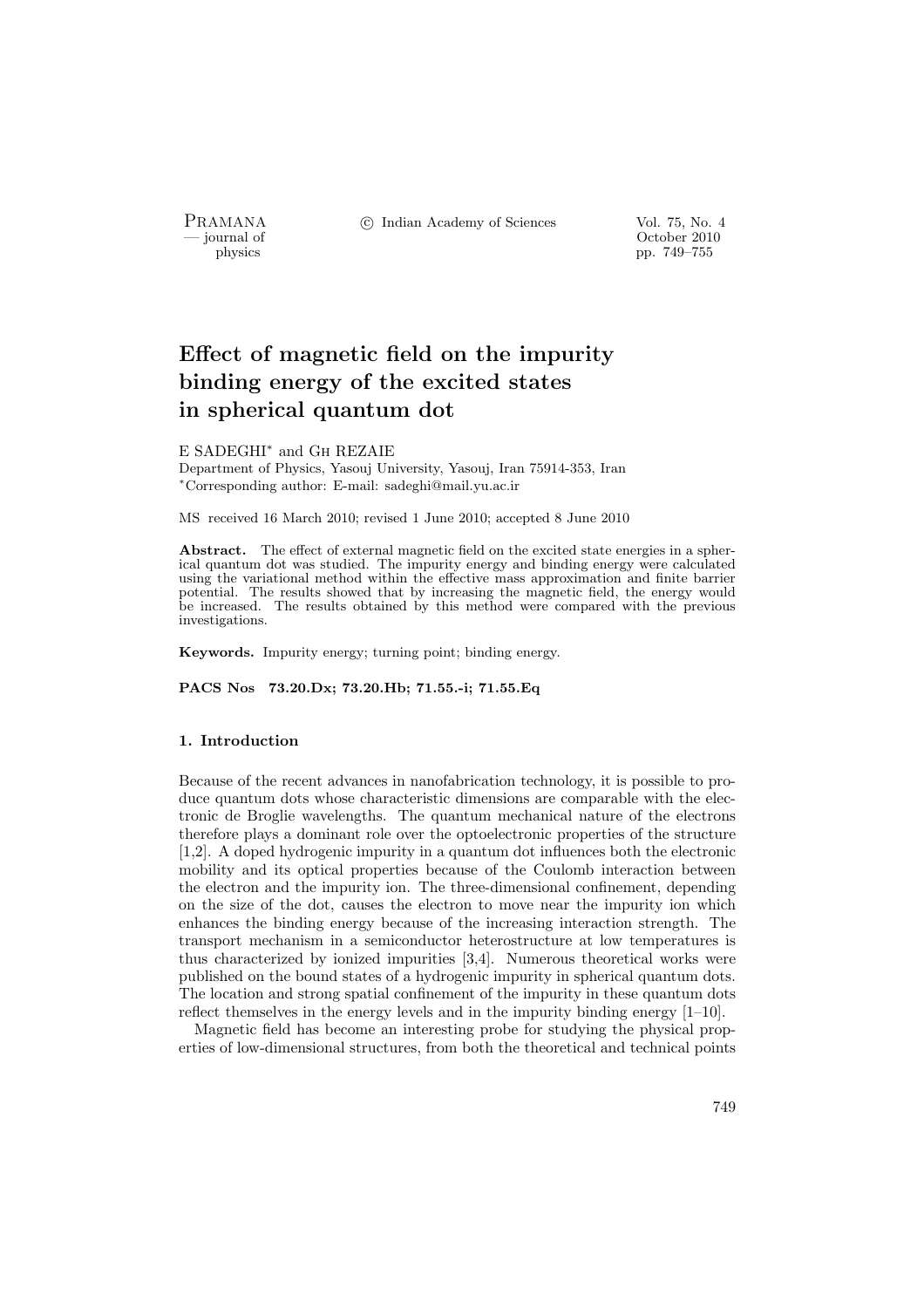# E Sadeghi and Gh Rezaie

of view. Akbas *et al*  $[10]$  studied the problem of an electron bound to an impurity, located at the centre of a spherical quantum dot with infinite potential barriers in a uniform magnetic field. They used a variational method in which the trial wave function contained a Gaussian function. When most of the previous investigations were restricted to the evaluation of the binding energies associated with the lowest 'subband' of the dot [7–15], the impurity binding energy of the excited states in the spherical quantum dot was calculated by Daries Bella et al [15]. Whereas the total potential of an electron inside the dot deviates from Coulombic nature, the accidental degeneracy associated with the  $n = 2$  states splits up resulting in 2s and 2p states with different energies. The degeneracy associated with the  $l = 1$  state, however, remains because of the central nature of the potential [15].

In the present work, the impurity binding energy of the excited states, located at the centre of a spherical quantum dot, is determined in the presence of a magnetic field applied parallel to the z-axis. A variational scheme was employed within the effective mass approximation. The impurity energy and impurity binding energy of the excited states for finite confinement potential as a function of dot radius and magnetic field for  $\text{GaAs}/\text{Ga}_{1-x}\text{Al}_x\text{As}$  structures were calculated. The method followed is presented in §2 while the discussion of the results is given in §3.

# 2. Theory

In the absence of an impurity, within the effective mass approximation, the Hamiltonian is given by

$$
H_0 = -\frac{\hbar^2}{2m^*} \nabla^2 + V(r),\tag{1}
$$

where m<sup>∗</sup> is the effective mass of the electron at the conduction band minimum. The confining potential  $V(r)$  is given by

$$
V(r) = \begin{cases} 0 & r \le R \\ V_0 & r \ge R \end{cases},
$$
\n(2)

where  $V_0$  is the barrier height given by  $V_0 = Q_c \Delta E_q(x)$  and  $Q_c$  is the off-set parameter of the conduction band. The eigenfunction for the lowest-lying state within the spherical dot of radius  $R$  is given by

$$
\psi_0(r) = \begin{cases} N_1(\sin(\alpha r)/r) & r \le R \\ N_1 \sin(\alpha R) \exp(\beta R) (\mathrm{e}^{-\beta r}/r) & r \ge R, \end{cases}
$$
\n(3)

where  $N_1$  is the normalization constant and  $\alpha$  and  $\beta$  are given by  $\alpha =$ p i is the normalization constant and  $\alpha$  and  $\beta$  are given by  $\alpha = \sqrt{2m^*E_0/\hbar^2}$ and  $\beta = \sqrt{2m^*(V_0 - E_0)/\hbar^2}$ . Matching the wave functions and their derivatives at the boundary  $r = R$ , we get

$$
\alpha R + \beta R \tan(\alpha R) = 0. \tag{4}
$$

By solving this transcendental equation, the confined particle energy,  $E_0$ , can be obtained. The Hamiltonian for a shallow impurity located on the centre of a spherical quantum dot of radius  $R$ , in the presence of magnetic field, can be given as

750 Pramana – J. Phys., Vol. 75, No. 4, October 2010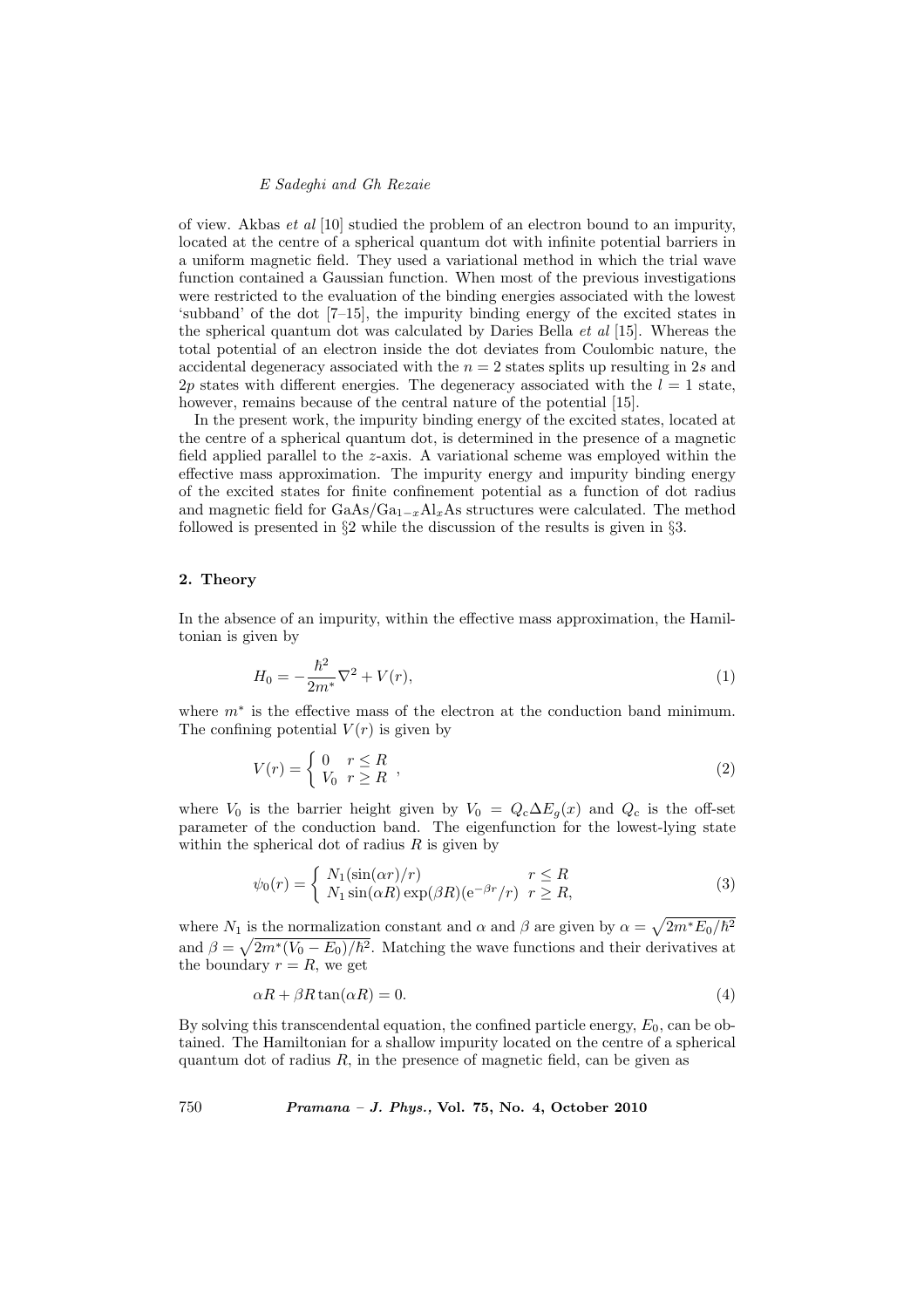Effect of magnetic field on the impurity binding energy

$$
H_{\rm IB} = \frac{1}{2m^*} \left( \bar{p} - \frac{e}{c} \bar{A} \right)^2 - \frac{e^2}{\varepsilon r} + V(r),\tag{5}
$$

where  $\varepsilon$ , e and  $\bar{r}$  are the dielectric constant, electron charge and the position vector, respectively.  $\bar{A}$  is the vector potential of the magnetic field,  $\bar{B} = \nabla \times \bar{A}$ . For a homogeneous magnetic field  $\bar{B}(0, 0, B)$  and along the z-axis, the vector potential is given as  $\bar{A} = (\bar{B} \times \bar{r})/2$ . Using the effective Rydberg constant  $R^* = m^* e^4/2\hbar^2 \varepsilon^2$  as the unit of the energy and the effective Bohr radius  $a^* = \hbar^2 \varepsilon / m^* e^2$  as the unit of the length, eq. (5) becomes

$$
H_{\rm IB} = -\Delta - \frac{2}{r} + \frac{\gamma^2}{4} r^2 \sin^2 \theta + \gamma L_z + \frac{V(r)}{R^*},\tag{6}
$$

where  $\gamma = \hbar \omega_c / 2R^*$  is the dimensionless parameter depending on magnetic field and  $\omega_c = eB/m^*c$  is the cyclotron frequency. There is to no exact solutions to the impurity states in quantum dot and therefore, the impurity energy in the presence of magnetic field is calculated by traditional variational method. The following trial wave function is adopted for the excited impurity states in spherical quantum dot [12,13]:

$$
\psi_{\text{IB}}(r) = \begin{cases} A_1(\sin(\alpha r)/r) f(r) e^{-\lambda r^2} & r \le R \\ A_1 \sin(\alpha R) \exp(\beta R) (e^{-\beta r}/r) f(r) e^{-\lambda r^2} & r \ge R \end{cases},
$$
(7)

where  $A_1$  and  $\lambda$  are the normalization constant and the variational parameter to be determined and  $f(r)$  are hydrogenic functions given as [15]

$$
f(r) = R_{nl}(r)Y_{lm}(\theta, \phi) = \begin{cases} (2 - \gamma_1 r) \exp(-\gamma_1 r) & 2s \\ r \exp(-\gamma_2 r) \cos(\theta) & 2p_0 \\ r \exp(-\gamma_3 r) \sin(\theta) e^{(\pm i\phi)} & 2p_{\pm} \end{cases}
$$
(8)

The impurity energy  $E_{\text{IB}}$ , under the magnetic field, is obtained by

$$
E_{\rm IB} = \min_{\gamma,\lambda} \frac{\langle \psi_{\rm IB} | H_{\rm IB} | \psi_{\rm IB} \rangle}{\langle \psi_{\rm IB} | \psi_{\rm IB} \rangle}.
$$
 (9)

The influence of magnetic field on the energy levels of electron in the spherical quantum dot is determined by

$$
E_{\rm B} = \min_{\kappa} \frac{\langle \psi_{\rm B} | H_{\rm B} | \psi_{\rm B} \rangle}{\langle \psi_{\rm B} | \psi_{\rm B} \rangle},\tag{10}
$$

where the Hamiltonian and the trial wave function are given as

$$
H_{\rm B} = -\nabla^2 + \frac{\gamma^2}{4}r^2\sin^2\theta + \frac{V(r)}{R^*}
$$
 (11)

and

$$
\psi_{\mathcal{B}}(r) = \psi_0(r) e^{-\kappa r^2} \tag{12}
$$

for s states, and

Pramana – J. Phys., Vol. 75, No. 4, October 2010 751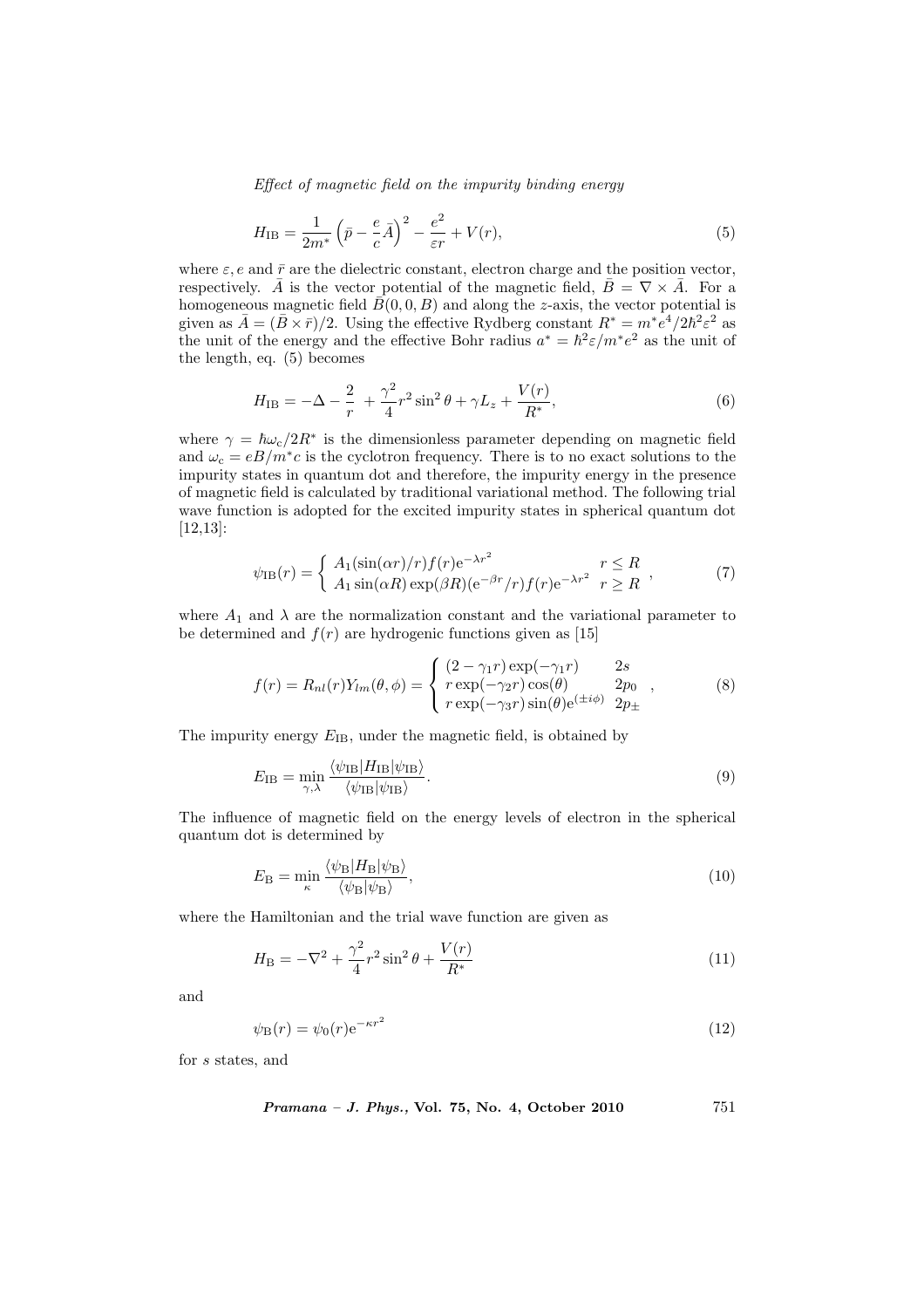E Sadeghi and Gh Rezaie

$$
\psi_{\rm B}(r) = \begin{cases} B_1 \left[ \frac{\sin(\alpha_2 r)}{(\alpha_2 r)^2} - \frac{\cos(\alpha_2 r)}{(\alpha_2 r)} \right] \cos \theta e^{-\kappa r^2} & r \le R \\ B_2 \left[ \frac{1}{\beta_2 r} + \frac{1}{(\beta_2 r)^2} \right] e^{-\beta_2 r} \cos \theta e^{-\kappa r^2} & r \ge R \end{cases}
$$
(13)

with

$$
B_2 = B_1 \left(\frac{\beta_2}{\alpha_2}\right)^2 \left(\frac{\sin(\alpha_2 R) - \alpha_2 R \cos(\alpha_2 R)}{\beta_2 R + 1}\right) e^{\beta_2 R} \tag{14}
$$

and

$$
\frac{\cot(\alpha_2 R)}{\alpha_2 R} - \frac{1}{(\alpha_2 R)^2} = \frac{1}{\beta_2 R} + \frac{1}{(\beta_2 R)^2}
$$
(15)

for the  $p$  states [15].

#### 3. Results and discussion

The magnetic field-dependent binding energy,  $E_{\rm b} = E_{\rm B} - E_{\rm IB}$ , was calculated for GaAs/Ga<sub>1-x</sub>Al<sub>x</sub>As spherical quantum dot as a function of the magnetic field strength and the radius of the dot.

The parameters used in the calculations are [16]:  $m^* = 0.067m_0$ ,  $\varepsilon = 13.1$ , when  $x = 0.2$ ,  $Q_c = 0.685$  and the barrier potential becomes  $V_0 = 161.73$  meV. The effective Rydberg constant  $R^* = 5.31$  meV, and the effective Bohr radius  $a^* = 103.43 \text{ Å}.$ 

The donor binding energy  $(E_b)$  and the impurity energy  $(E_I)$  of the excited states as a function of dot radius are shown in figure 1. According to this figure, the excited energies of impurity  $(E_1^{2s}, E_1^{2p})$ , are high for small R and decrease as the radius increases. It is interesting to note that the impurity energy becomes negative when the dot radius is larger than  $1.653a^*(4.912a^*)$  for 2s  $(2p)$  state. This value of the dot radius, at which the impurity energy changes from positive to negative, is known as the turning point. The calculated value by Akbas et al [10]  $1.852a^*$  for 1s state. The difference is due to the finite potential barrier and different eigenstates. The binding energy for 2s state increases, attains a maximum value, and then decreases as the dot radius increases. When the dot radius is extremely large, the confining potential has a small influence on the impurity and the wave function approaches the corresponding state of a free space hydrogen atom. As can be seen, the variations of binding energy of the  $2p_\pm$  states are different from that of the  $2s$ state. The negative binding energy shows that the  $2p$  states are unbound except for dots of larger radii because the eigenfunction for  $2p$  states vanishes at the donor site. The results obtained are similar to those of the Daries Bella's work [15].

To investigate the effect of magnetic field on the energy levels, the energies of the excited state of electron, with no impurity, vs.  $\gamma$  for different dot radii (turning points) in finite quantum dot are shown in figure 2. It can be seen that the energy levels  $E_B$  of the electron depend on both the magnetic field strength  $\gamma$  and the radius of the dot, such that for a given radius, the energy of the electron increases as B increases.

Figure 3 shows the impurity energies of the  $2s$  and  $2p$  excited states as a function of the magnetic field strength for different dot radii. As can be seen, the impurity

752 Pramana – J. Phys., Vol. 75, No. 4, October 2010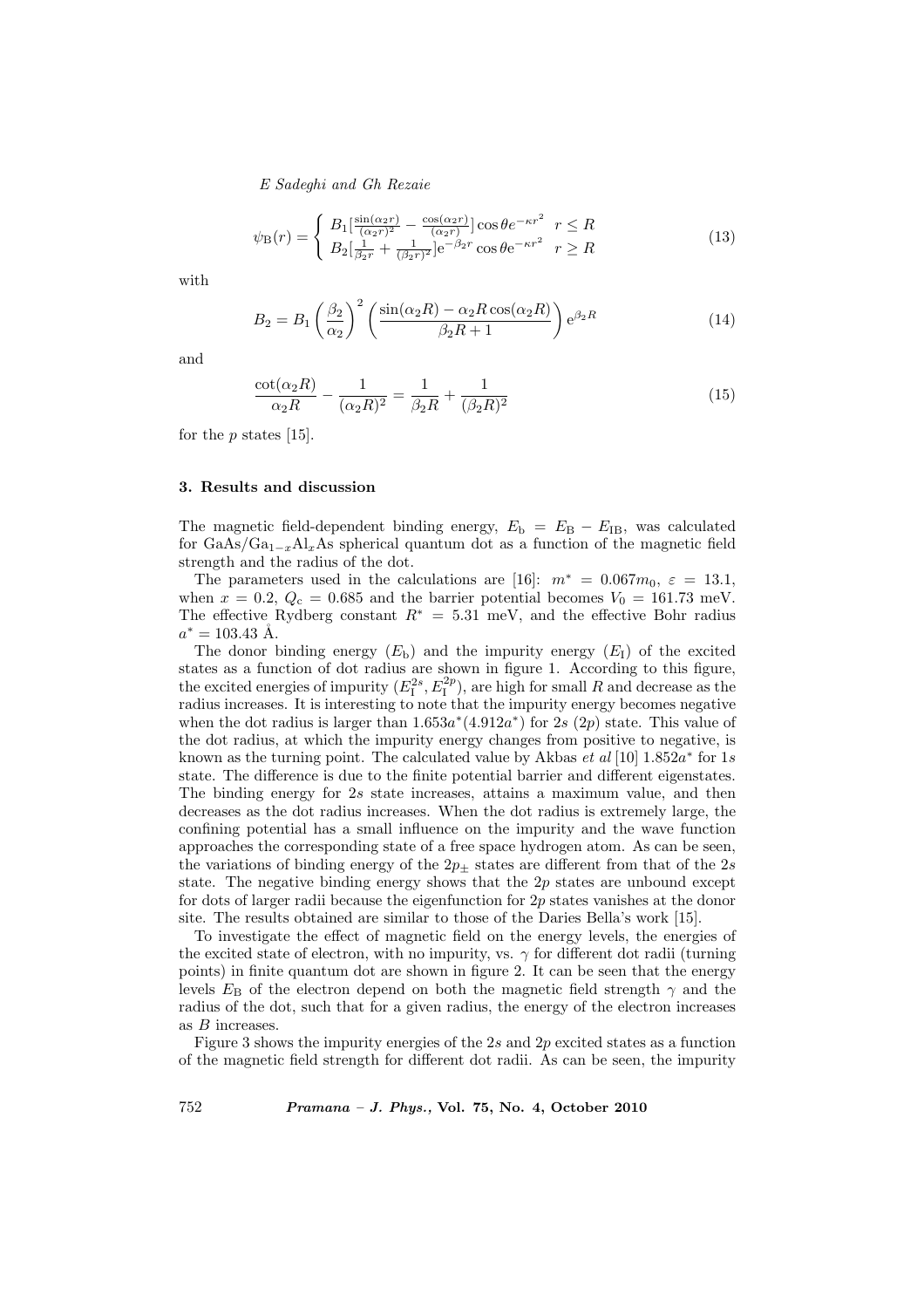Effect of magnetic field on the impurity binding energy



**Figure 1.** The impurity energy  $(E_{IB})$  and the binding energy  $(E_b)$  of the excited states vs. the radius of the finite  $GaAs/Ga_{0.8}Al_{0.2}As$  quantum dot.



Figure 2. Excited state energy of the electron in terms of the magnetic field for different dot radii.

Pramana – J. Phys., Vol. 75, No. 4, October 2010 753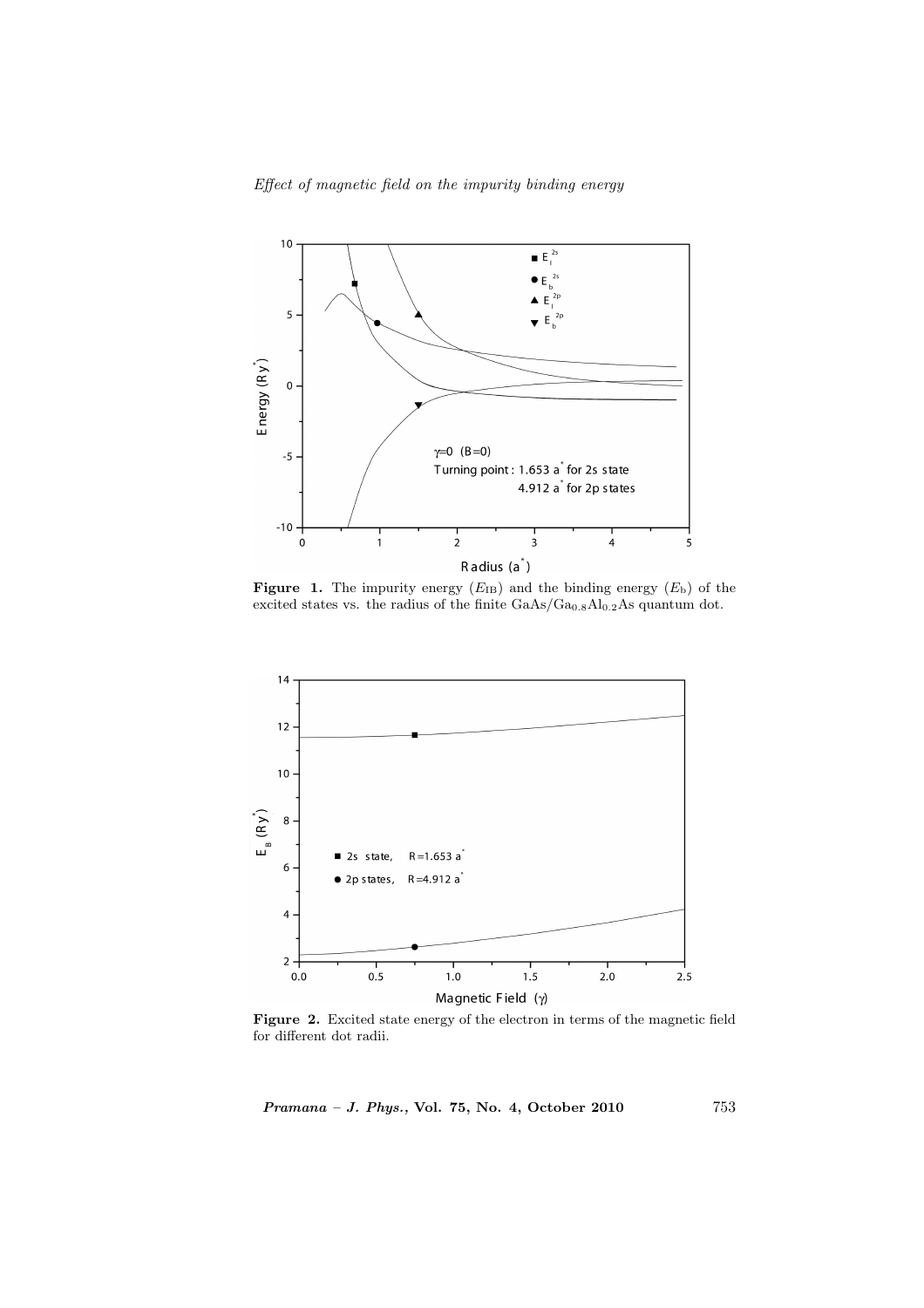E Sadeghi and Gh Rezaie



Figure 3. The impurity energy of the excited states  $(E_{IB})$  as a function of the magnetic field for various radii.



**Figure 4.** The dependence of binding energy  $(E_b)$  of the excited states vs. magnetic field in finite  $GaAs/Ga<sub>0.8</sub>Al<sub>0.2</sub>As spherical quantum dots.$ 

754 Pramana – J. Phys., Vol. 75, No. 4, October 2010